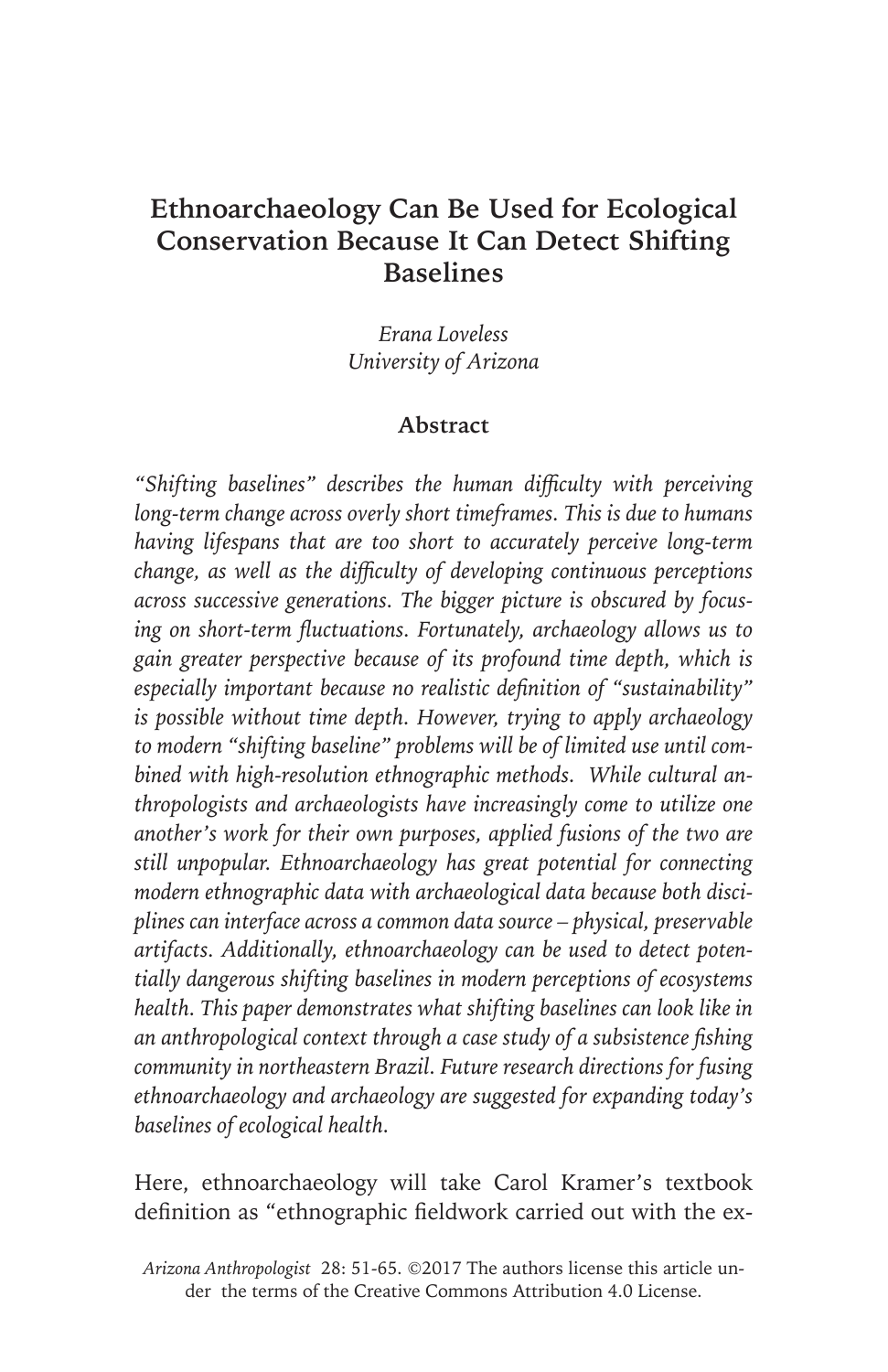press purpose of enhancing archaeological research by documenting *aspects of sociocultural behavior likely to leave identifiable residues in the archaeological record*" (David & Kramer 2001, 12; emphasis added). However, ethnoarchaeology can not only enhance archaeology—it can also help make archaeology useful to living people. Humans already communicate within and across generations, but ethnoarchaeology can further empower the communication of ecological information from beyond the limits of a single lifetime. In this way, ethnoarchaeology can create standards for sustainability policy, as well as empower communities with an understanding of the environment which they co-create locally. This paper explores how ethnoarchaeology can detect shifting baselines and briefly suggests what would be necessary to create grand ecological baselines using both archaeological and ethnographic data. Due to space limitations, this work will primarily focus on demonstrating what shifting baselines can look like in an anthropological context using a case study concerning subsistence fishing in northeastern Brazil.

#### **What Are Shifting Baselines?**

In 1995 Daniel Pauly introduced the concept of "shifting baselines" in fisheries science to describe how perceptions of change across overly short timeframes can give an unrealistic understanding of an ecosystem's health (Pauly 1995, 430). For example, a scientist or fisherman basing their assessment of a fishery's health on a few decades of fish stock observation might conclude the population has been relatively stable and therefore healthy. However, a study of the same fishery using data gathered over the past century or more could indicate that the fishery actually experienced a catastrophic population crash before reaching its current "healthy" state. In order to avoid this type of error and gain a holistic perspective of ecosystem health, research must utilize long time series. Because humans live for short time periods relative to multi-decadal or multi-centennial ecological shifts, the shifting baselines phenomenon creates an amnesia in which oral history can fail to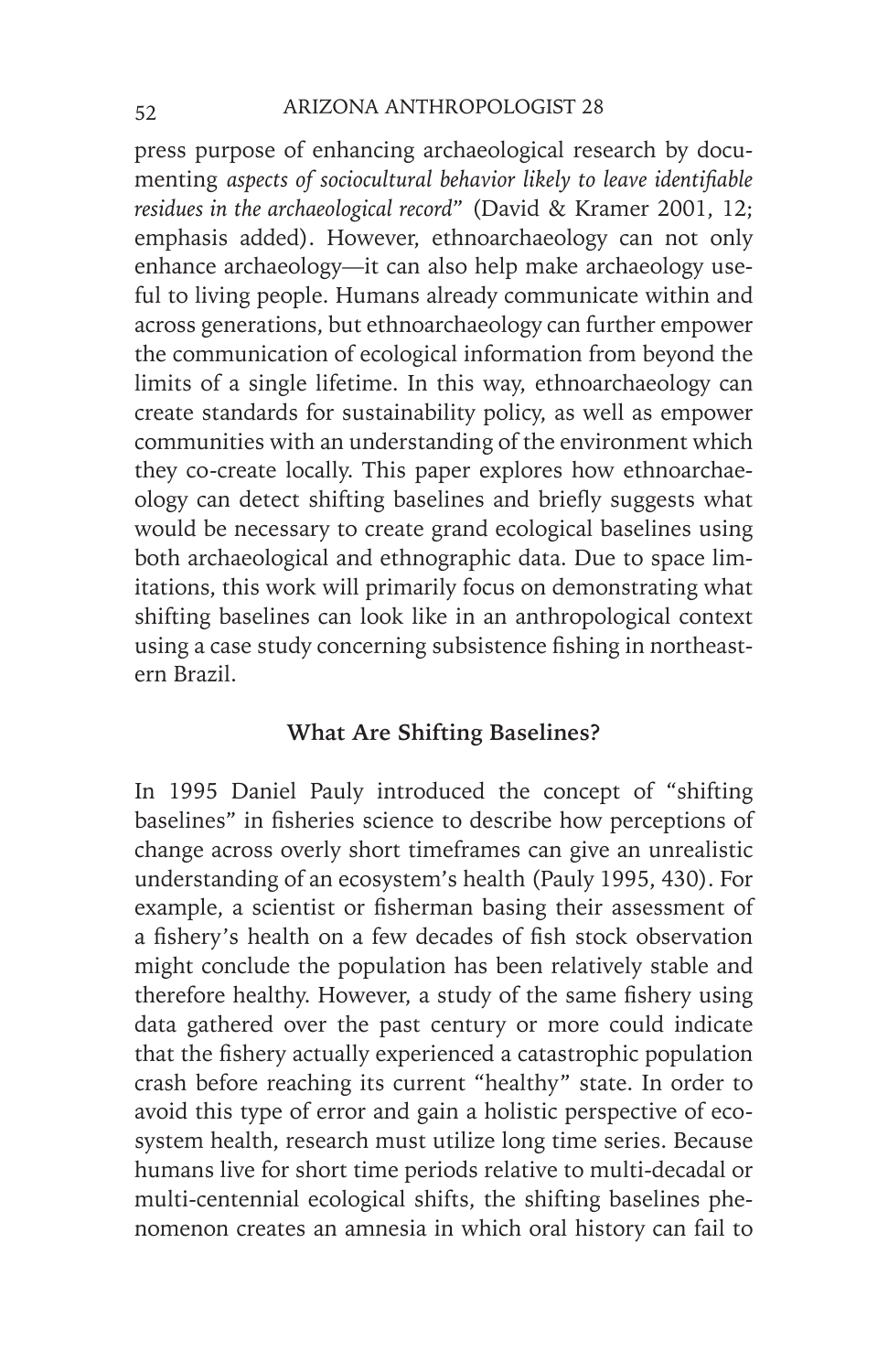convey a fluid perception of ecological change across generations. However, archaeology and history can help communities overcome generational myopia when it is made relevant to their lives now.

Below, I provide an example of shifting baselines observed in Brazilian subsistence fishing communities. However, mine is only one of several such ethnographic studies (Sáenz-Arroyo et al. 2005, Bender 2013, Papworth et al. 2009). Several historical (Sáenz-Arroyo et al. 2006) and archaeological efforts are also being made to develop longer-term ecological baselines (Carder & Crock 2012), reaching even a 4500-year time stretch (Maschner 2008). In the future, efforts similar to mine and those above would be better at creating additional time depth by interfacing in an interdisciplinary manner, rather than existing in isolation.

# **Pilot Data on Subsistence Fishing in Northeastern Brazil**

As part of a pilot study, I conducted 21 semi-structured interviews with subsistence fishermen in the Atins and Queimada dos Britos area in the state of Maranhão of northeastern Brazil over a 30-day period in July and August, 2013. My interviews indicated significant fishery degradation over the course of a 78-year period. Informants were divided into nearly equally sized groups by age (10-24, 25-39, 40-54, 55-69, 70 and older). Only one participant, however, was in the 70+ age group because informants of this age were difficult to locate. Only two of the twenty-one informants were female, which reflects the male-dominated nature of the area's subsistence fishing economy. All of my informants are described as subsistence fishermen because their catches usually only feed immediate family or are sold within the village. In addition, their methods include line-fishing, net fishing by hand in the surf, and operating small wind- or oar-propelled boats. This is in contrast with the area's industrial scale fishing complex that uses motorboats, long-lining, and shrimp trawling. Seven of the twenty-one informants occasionally also sold their fish in the nearest city, Barreirinhas.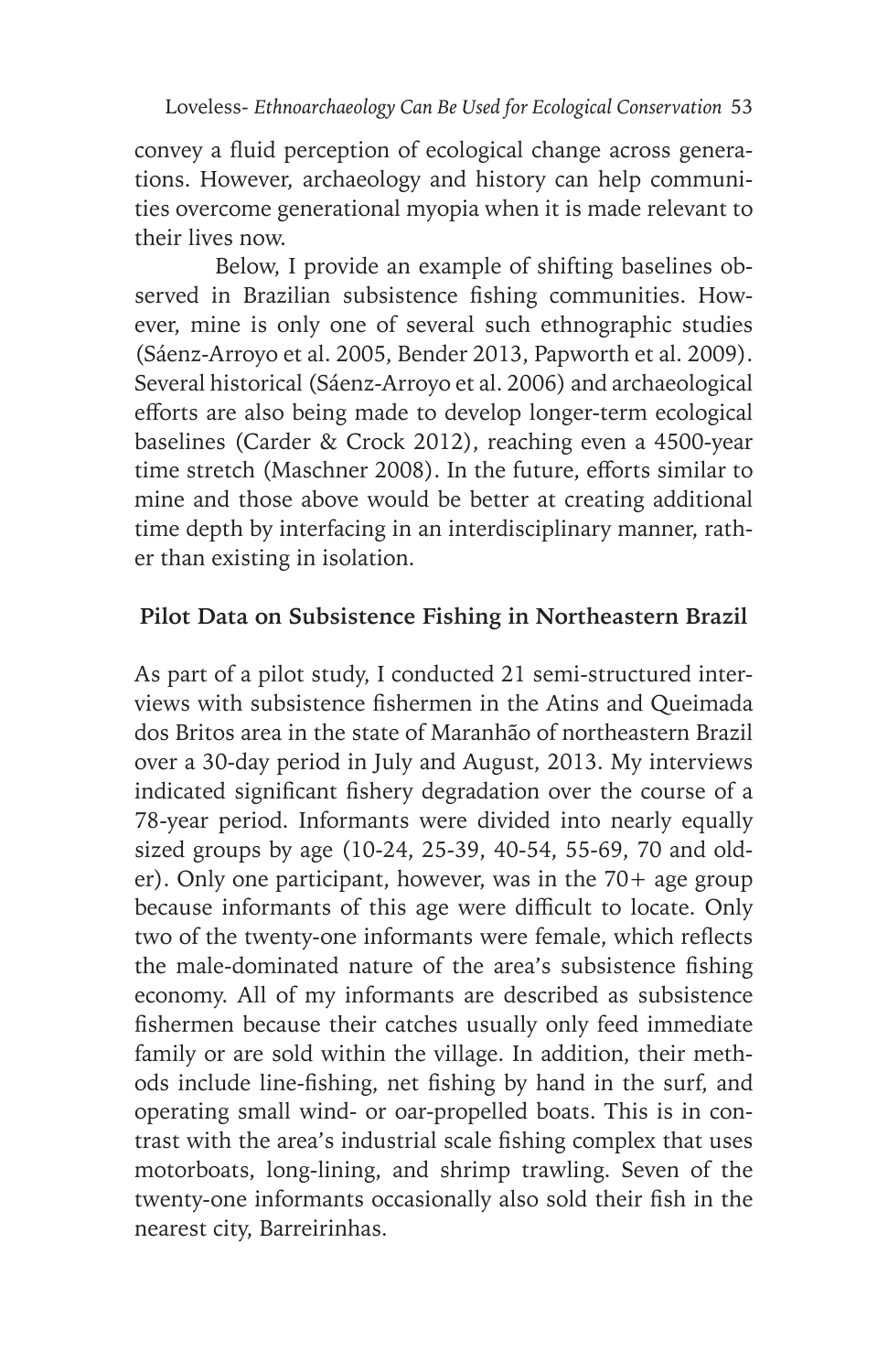#### 54 ARIZONA ANTHROPOLOGIST 28

Informants were asked to name species they commonly caught as well as their size and quantity, both in the present as well as at the time they first began fishing. The same questions were posed in regards to the memories they had of the catches of their parents or grandparents. Informants then described the changes in fishing technology, weekly frequency, and the distance from shore where they typically fished. Other questions included species of bycatch, the amount of time they had lived in the area, if and where they sold their fish, where the informants learned to fish, and what threats (if any) they perceived to their fishing livelihood or the fishery itself. Informants were asked to rate on a scale of 1-10 the health of their fishery today, as well as to estimate from 1-10 that fishery's health one hundred years ago. Lastly, the informants described whether or not they thought their children or grandchildren would continue to be fishermen and why.

# **Changes in Species Diversity**

According to informants, species diversity in fish being caught has dropped significantly within their lifespans when over the age of 24. This was a pattern that was most pronounced in the oldest age group, who experienced a loss in species diversity three times that of the youngest group (Figures 1 and 2). In fact, no difference in species diversity was reported in the 10- 24 age group (Figures 1 and 2). In the informants' collective past 12 species dominated their catches, while today only 7 species were named.

Species that are no longer frequently caught by the interviewed subsistence fishermen include sharks, bonito, mero, dolphins, *camurupim*, and shrimp. *Camurupim* (tarpon) in particular was repeatedly brought up as a species that was once common enough to be spear-fished, but now can only very rarely be caught with even multiple passes of a net. Instead, the majority of fishermen now catch almost entirely *tainha* (mullet fish), a small R-selected (i.e. fast-reproducing) species (Abou-Seedo and Dadzie 2004, 97). This species appears to have been the most resistant to overfishing by humans. The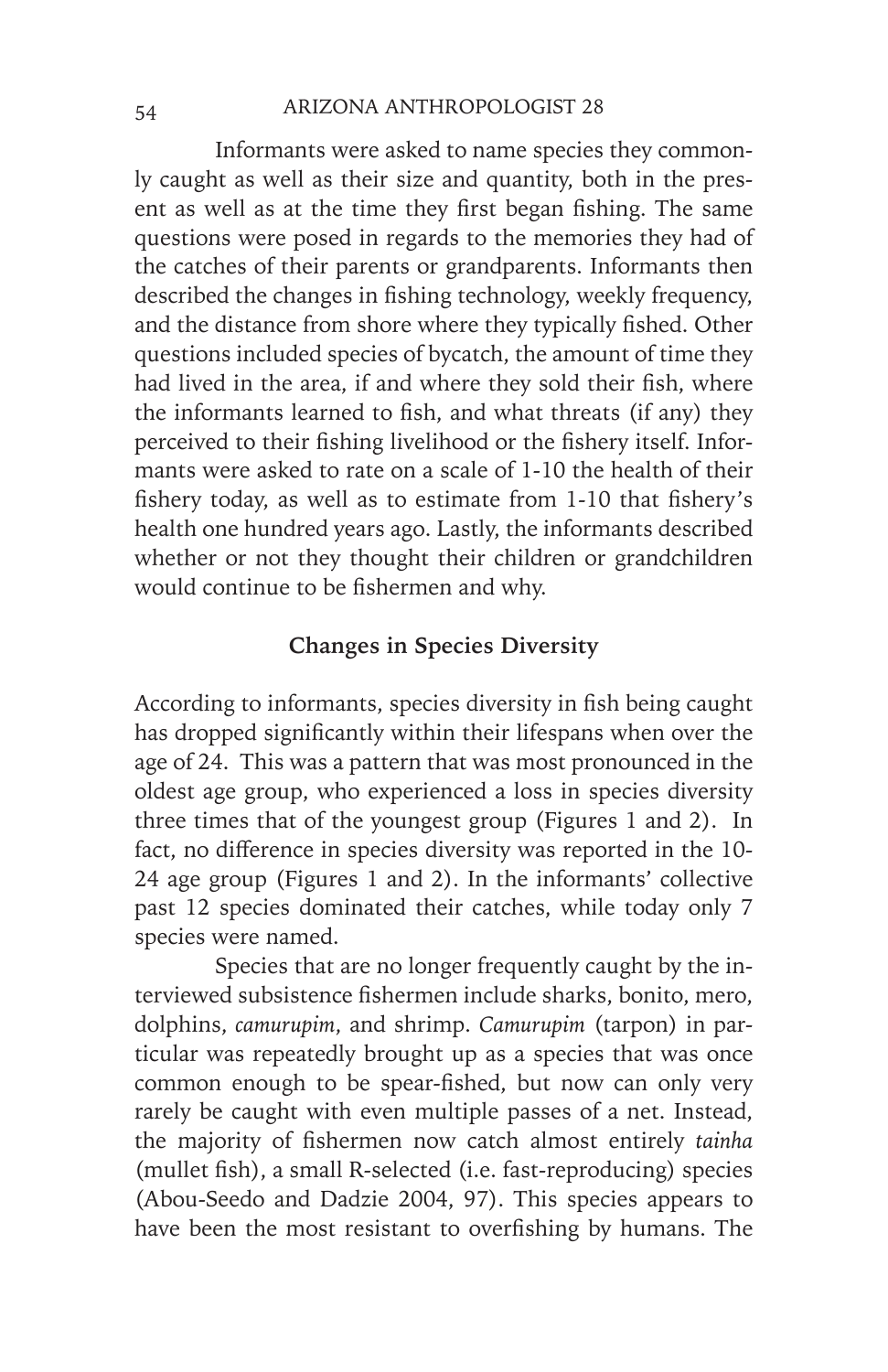

Average Loss in Fish Species Diversity by Age Group





# Figure 2

near complete loss of large, slow-reproducing fish such as *camurupim*, sharks, and local *peixe-serra* is a symptom of degradation in this fishery. Figure 3 demonstrates that all generations commonly find mullet to be the only species of fish caught today, while this was the case less and less in past generations as one looks farther back in time. In fact, the two oldest generations never used to catch solely *tainha* in the past.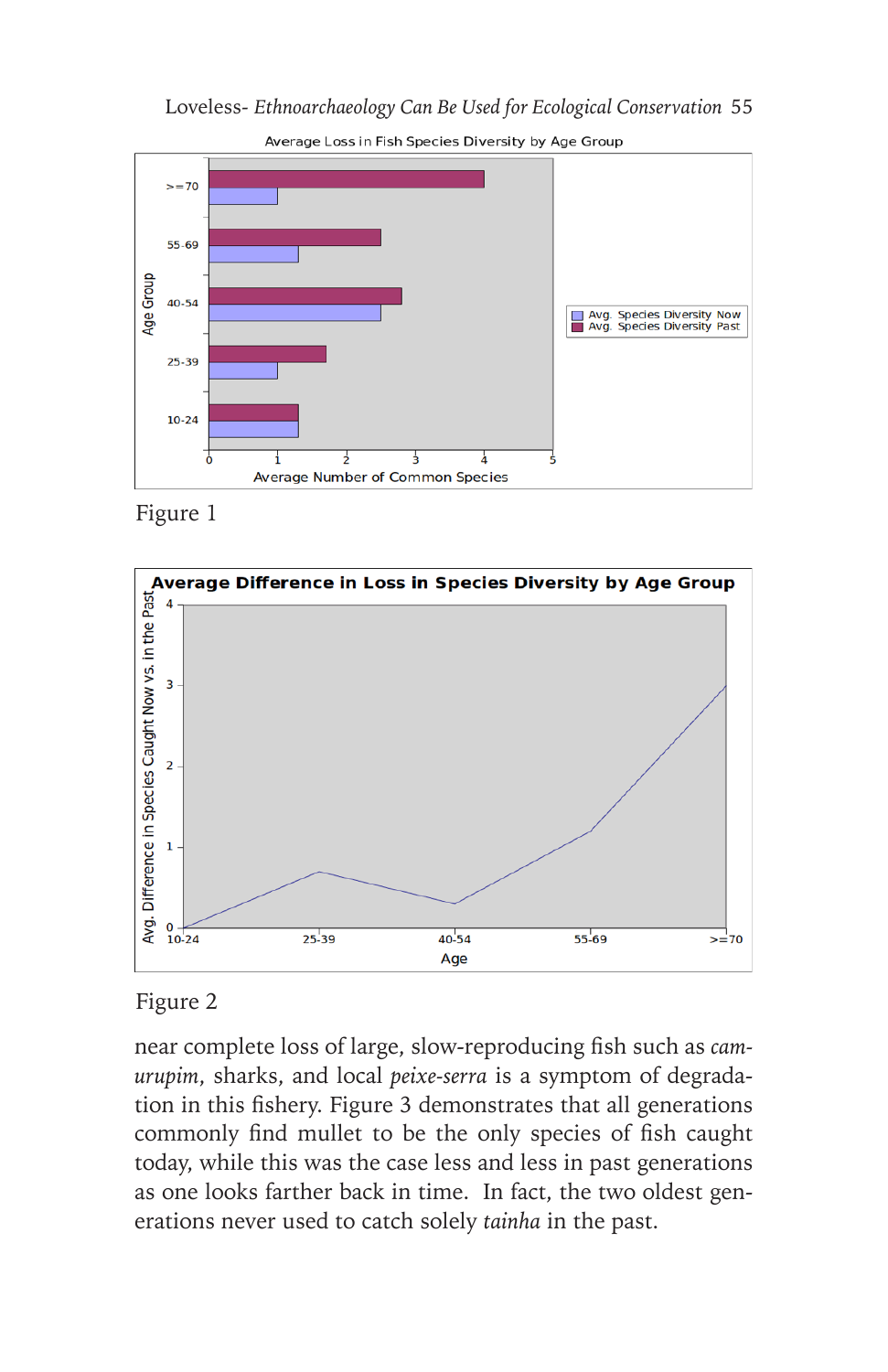

Figure 3

## **Changes in Catch Size, Quantity, and Labor**

Among middle-age and elderly fishermen complaints were ubiquitous about the decrease in catch size and quantity of fish obtained over their lifetimes. More labor became necessary in order to catch the same quantities of fish; for example, while one swift pass of a net was once sufficient to catch 30-50 kg. of fish, a fisherman can now spend hours at sea trying to obtain the same amount.

As shown in Figure 4, at the beginning of each fisherman's career (typically at the age of 10), the lowest value quoted for average catch per day was 6kg., whereas today that number is 0.66kg. The highest value for average catch per day was 400kg. in the past, which has reached 67kg. today. This suggests that fish resources may have been 510% more than what they are today in the average collective past of this area's fishermen. Notably, the numbers quoted for average catch per day were low for the 10-24 and 25-39 age groups but shot up radically after the 40-54 age group. This may suggest that shifts in fish population occurred suddenly within the last thir-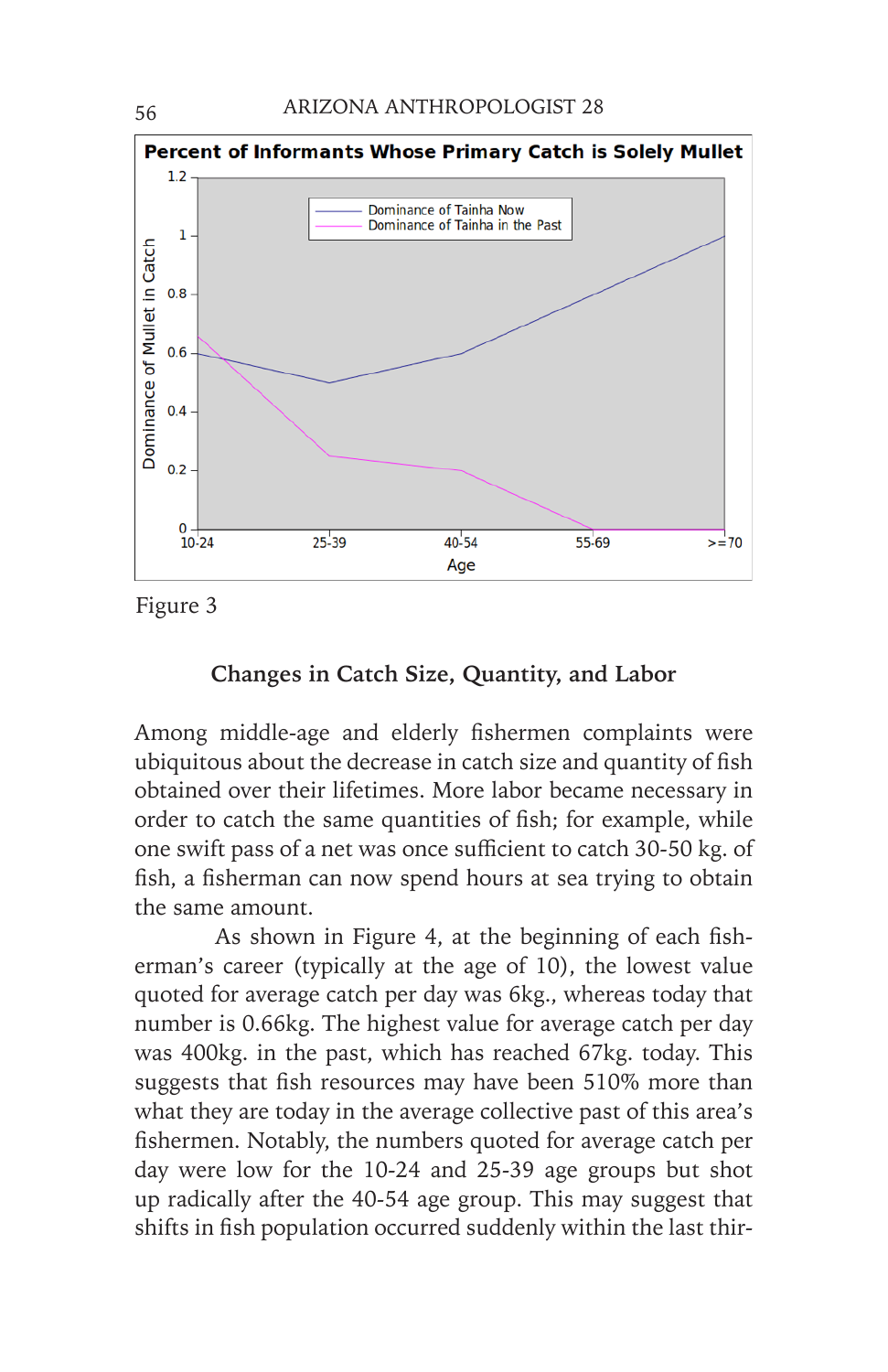ty years because the 40-54 age group began their careers, at the latest, 30 years ago. This is particularly interesting because as the age groups get younger from  $70+$  until the 40-54-year limit group, reported fish acquisition increases dramatically. This may indicate that, starting about 70 or so years ago, as each younger generation began to fish, individual fish acquisition increased until fish populations may have crashed in the last 30 years.

Changes in technology, number of dependents per household, or economic demand in general each may have had a role in this increase in fishery exploitation until the crash happened. Many older informants explained that declines in their fish stocks were the result of illegal industrial fishing that went on unpoliced, especially in the case of long-lining trawlers. Informants reported decreases in catch size unanimously, indicating an unquestionable perception of crashing fish stocks.



Figure 4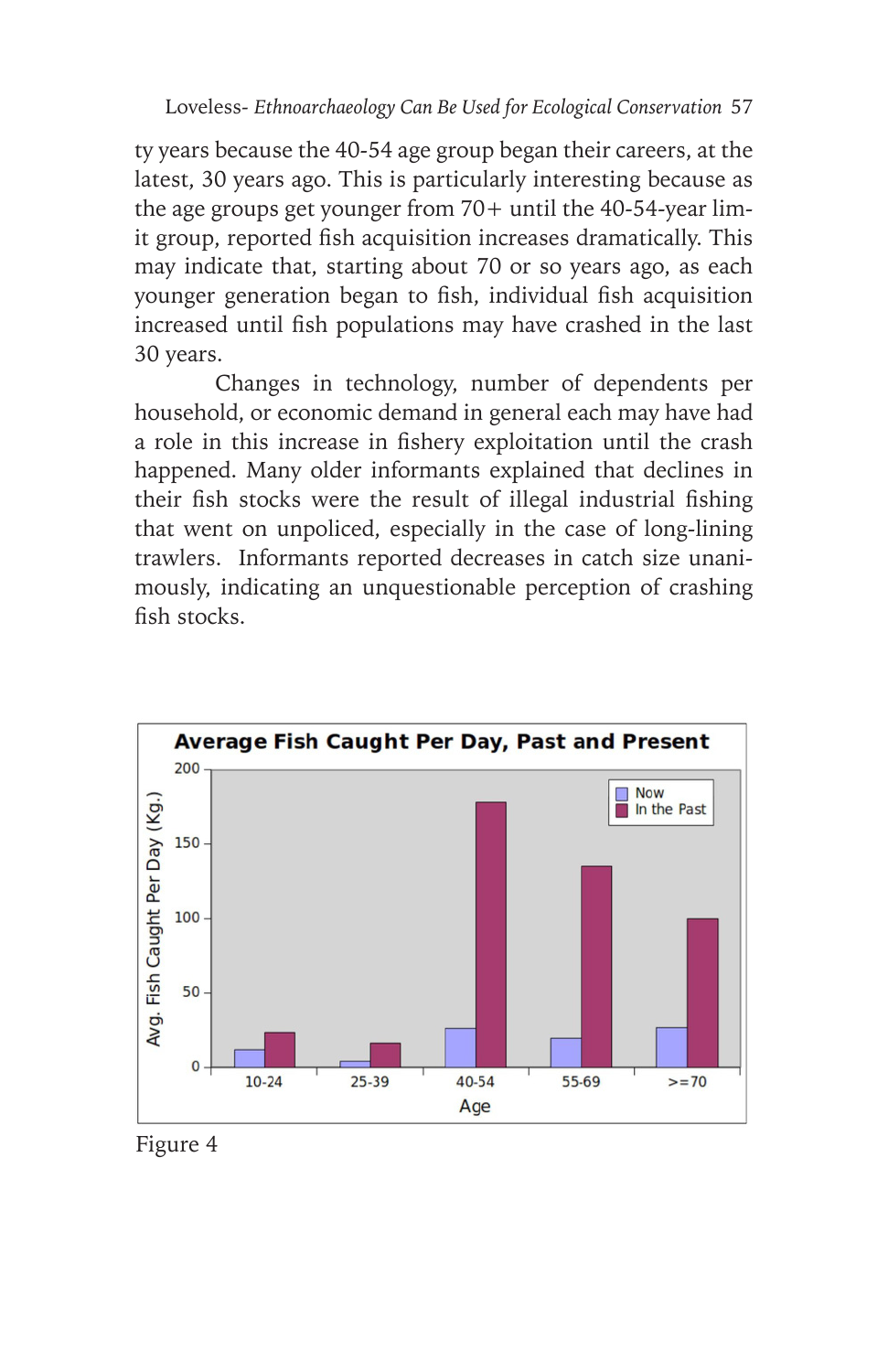#### **Changes in Method and Skill Lineage**

The oldest informants were the only ones who reported having learned their trade alone or by observing local fishermen, rather than by learning from family. That includes all informants between 60-78 years old  $(N=6)$ , with one exception that claimed "brother-in-law". All other informants learned from family members, almost always from their fathers (although one 54-year-old reported having learned from family early in life and then local fishermen later on). This suggests that as of about 50-60 years ago people moving into the area or being born there did not generally have a family tradition of fishing, while subsequent generations followed in the footsteps of hereditary lineage.

In the past, line-fishing and spear-fishing were more common; however, in recent times competition from motorboats has made sustainable, low-impact methods unattractive. Also, as a result of the wave of industrial fishermen deploying long-lining and shrimp-trawlers, many fishermen have been forced out of traditional paddle or sail boat net fishing—forced instead to fish by hand nets in the shore's surf. This is because it is more difficult and less lucrative for motorboats to fish near the shore. Today, wooden boats lay abandoned across the landscape, artifacts of long-lost easy fishing. Parents discourage their children from becoming fishermen because they believe with fewer fish, fishing will become prohibitively difficult.

## **Rating of Ecosystem Health: Past, Present, and Future**

Informants were asked to rate the health of their local fishery today on a scale from one to ten. They were also asked to do this again in estimation of fishery health around one hundred years ago. I also asked them whether or not they thought their children or grandchildren would be fishermen and why. Unfortunately, these questions were implemented several days into the research schedule, and many informants were no longer available to answer the question, so the sample size is regrettably lower (N=8) than with the other answers collected due to travel constraints. However, it provides an example of how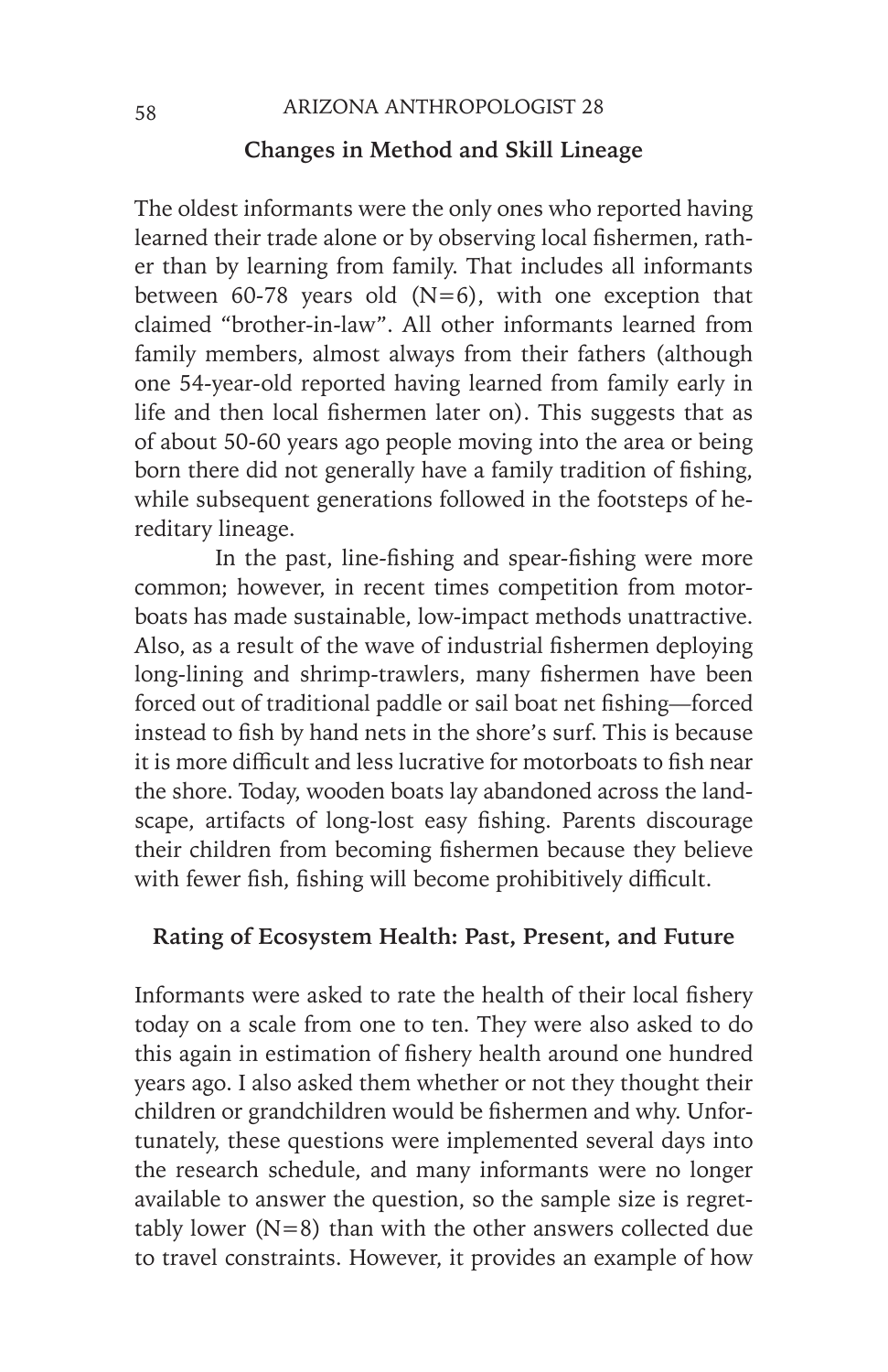to gauge perceptions of fisheries health to be correlated with the data above. These ratings are based at least partly on their own experiences, and display a shifting baseline.

The two groups most optimistic about how their fishery today compared to that fishery one hundred years ago are, not surprisingly, the two youngest groups. That is, the two groups with the shortest baseline perceive the least degradation in the fishery (Figure 5). The 40-54-year age group, which experienced by far the most extreme change from high-yield fishing in the past to low yields today in Figures 4 and 6, is also the most pessimistic by far about the fishery's health. The 55-69-year age group was the second most pessimistic as well, having had experienced the second most extreme change in fish yield (Figure 6).

The one member of the 70+ group was unable to answer the second half of the rating question and was therefore left out of this data. As a result, it appears the two oldest groups experienced the greatest changes over the course of their lives in terms of changes in the quantity of fish caught. Referring back to Figure 2, we can see this is the case for two oldest groups in terms of species diversity as well. As a result, the older generations have not only longer baselines than the younger groups, but they also have more pessimistic opinions about the state of the fishery as a result of having witnessed the longest periods of the fishery's degradation.



Figure 5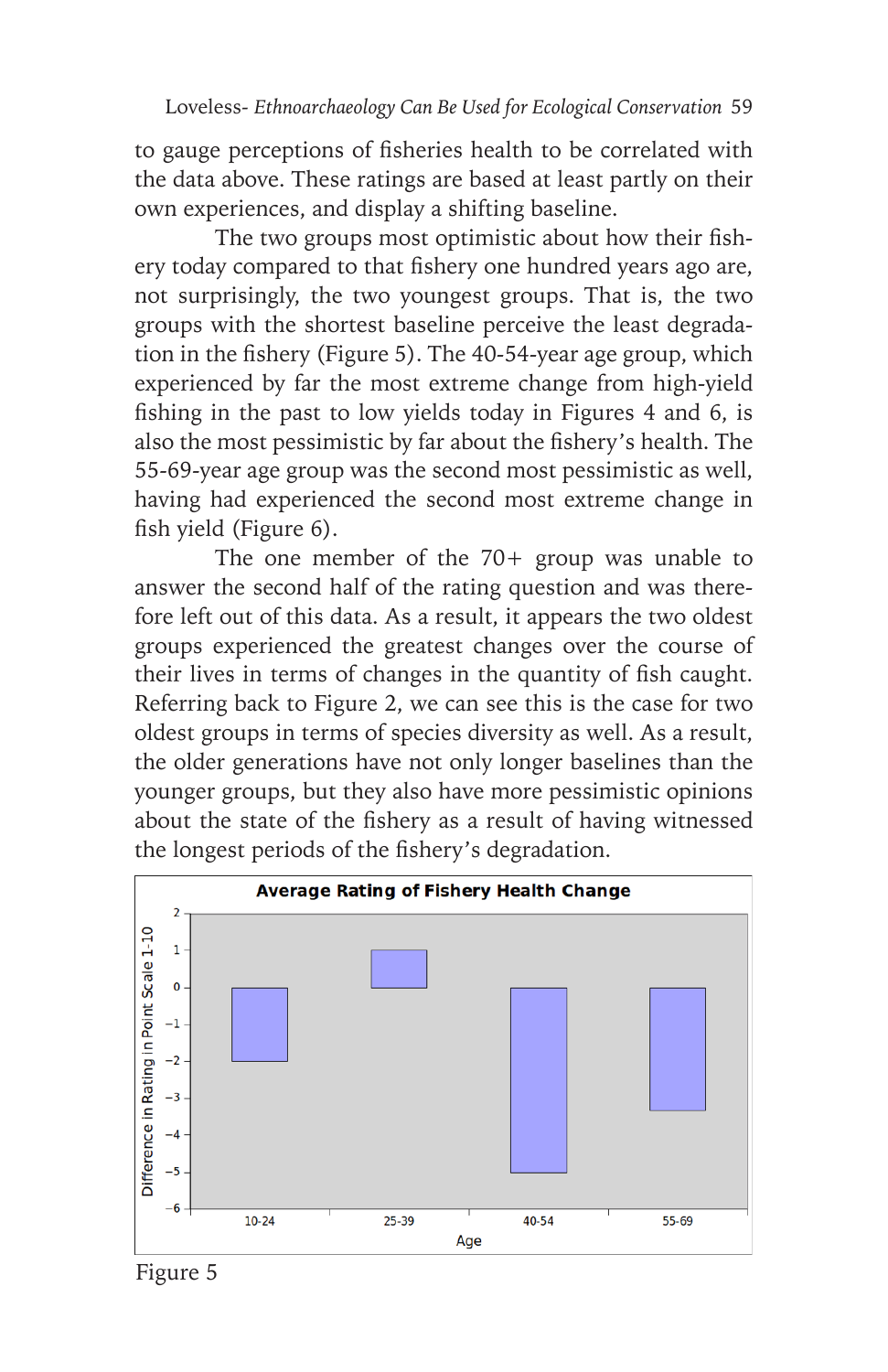

Figure 6

### **Expectation of Future Fishing**

Similar to Figure 5, Figure 7 shows that the oldest groups had the bleakest outlook on whether or not their grandchildren or children would become fishermen. The age group of 40-54-year-olds who fished during the worst of the fishery crash, similar to the 70+ group, unanimously believed their future progeny would not become fishermen. Additionally, older age groups more unanimously believe future fish stock populations will dramatically decline (Figure 8). No one suggested that fish populations in the future would increase very much.

These data together demonstrate a shifting baseline wherein age (and therefore experience levels) coincide with different perceptions of ecosystem health. Lacking an older group, however, our understanding of the degree of this fishery's degradation could be enhanced in the future by combining these results with the results of archaeological and historical materials.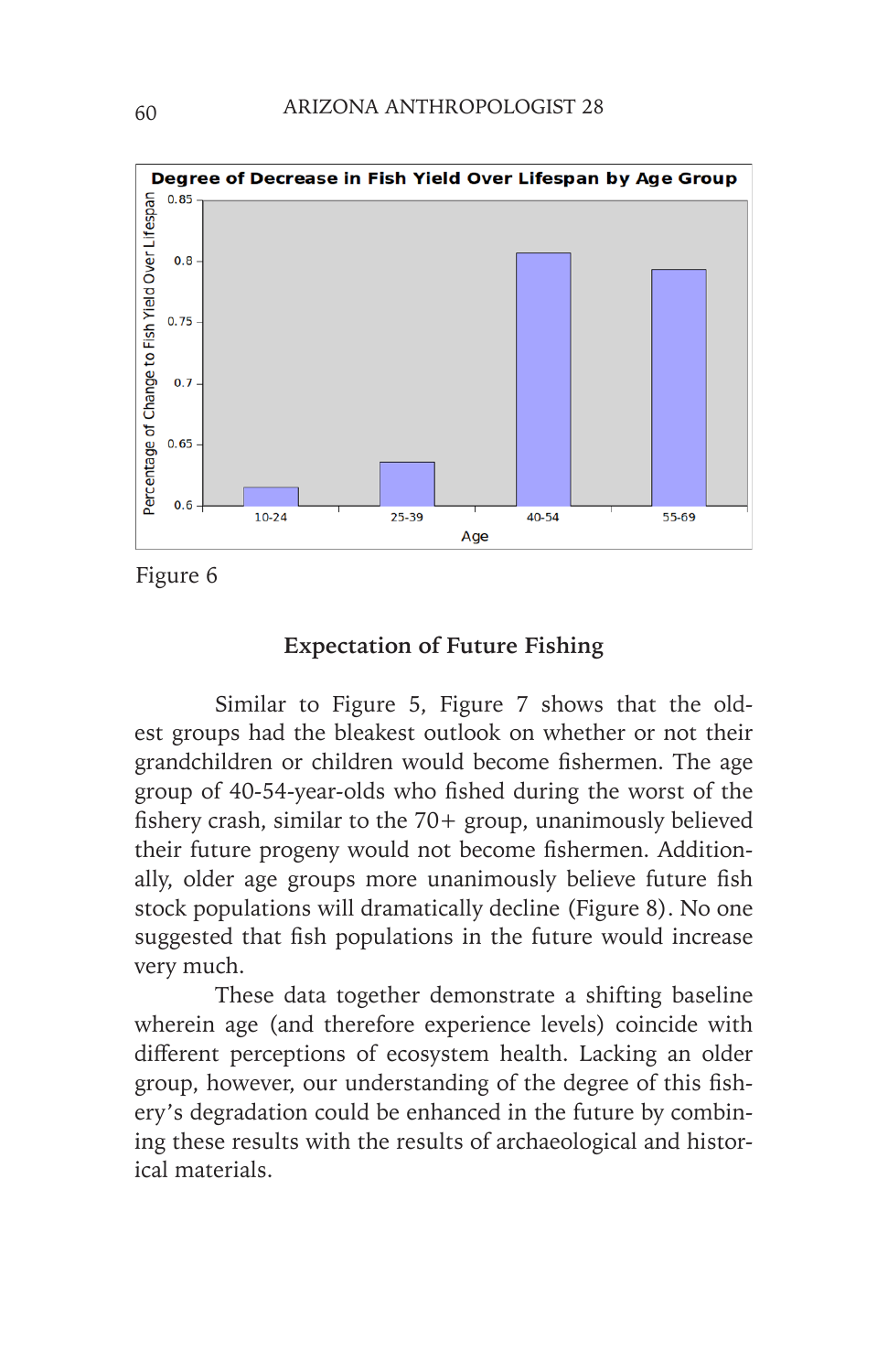

Figure 7



Estimations of Future Fish Stock Size by Age Group

Figure 8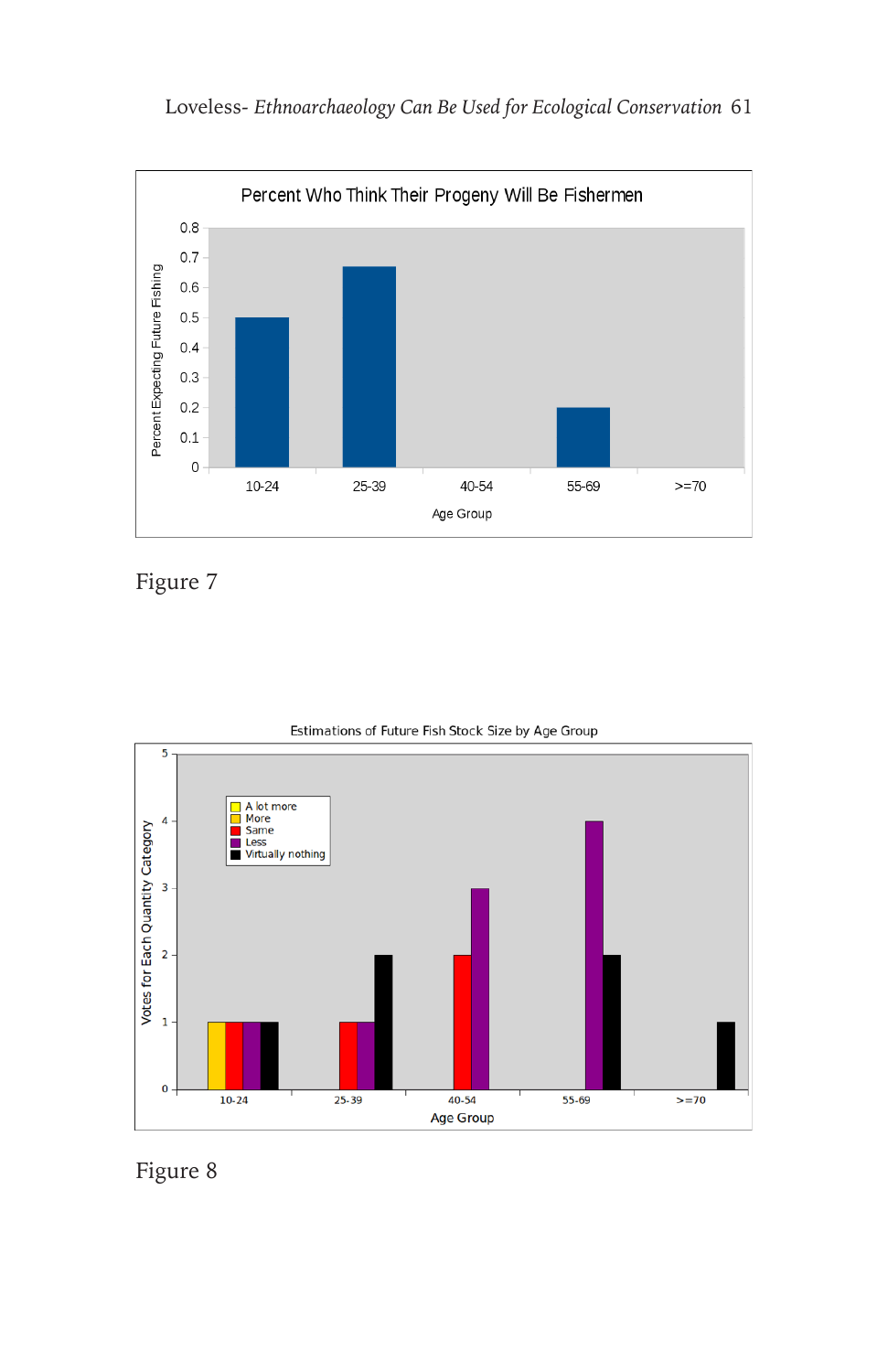The interviewed subsistence fishermen live in and around a dune park where mangroves naturally occur. However, over the course of decades of deforesting the mangrove area and degrading other turf-maintaining local vegetation with roaming domesticated animals, people have eroded the shoreline by several kilometers. That is, the sands of the coastline have been progressively sweeping out to sea, causing buildings such as resorts to be submerged and destroyed under the waves. Because the shoreline has been receding in this way, it is difficult to understand how much of the decrease in fish stock quantity and species diversity is a result of these environmental forces rather than directly from overexploitation of the fish themselves; therefore, further study is required.

This pilot study also unfortunately has the small maximum sample size of 21 people, and more data is required to support the preliminary results reported here. Also lacking is data on actual, rather than reported, quantities of fish taken. More precise and elaborate data is also needed about the amount of time spent at sea in the past and present, as well as the impacts of seasonality. The data used in this study are based on estimates of annual averages. Lastly, better data should be collected on changes in fishing technology and their relation to the phenomena described above.

## **Future Directions and Conclusion**

The Atins/Queimada dos Britos fishery appears from this initial ethnographic data to be severely degraded, although the extent of that degradation cannot be reliably grasped without the formation of a grander interdisciplinary baseline. While long-lining and shrimp-trawling are officially prohibited, enforcement is so lax that these practices can be observed from shore daily. Better enforcement of industrial fishing is necessary to prevent the disappearance of subsistence fishing as a livelihood in this and similar areas.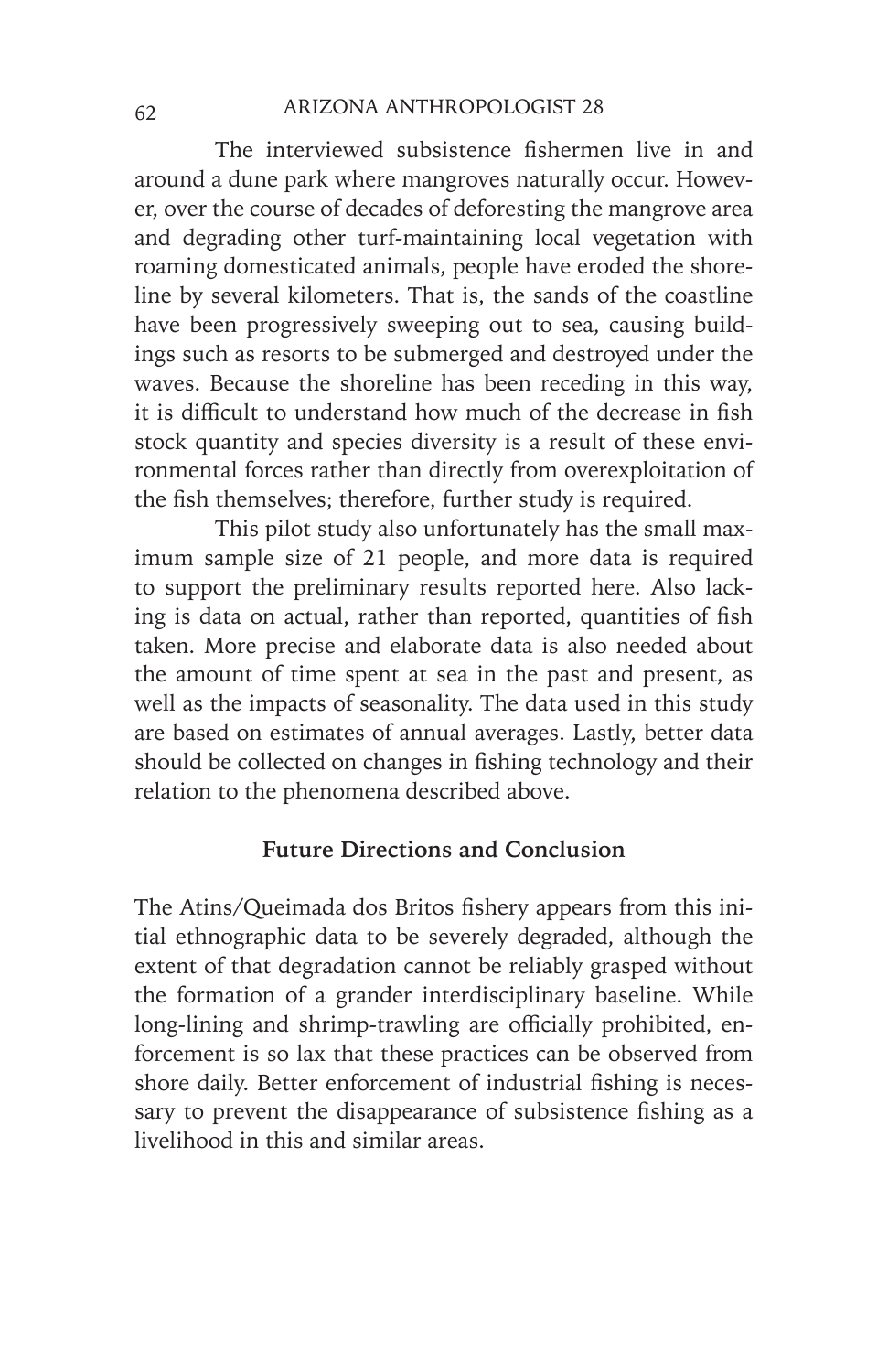My results demonstrate a shifting baseline across generations of fishermen. In the future, these or similar ethnographic results could be incorporated into the production of a grand fisheries baseline for the area, utilizing data from local sambaqui shell mounds, historical accounts of species variety and quantity, and historical representations of technological change. From these data sources, one could investigate changes in species diversity, relative quantity of marine resources, changes in technique (e.g. nets, boats, spear-fishing platforms), and estimated population densities of both humans and marine resources. More interviews could be conducted, as well as participant-observation and quantitative evaluation of marine resources (e.g. by weighing catches and estimating the amount and dynamics of ecological impact).

Ethnoarchaeology is especially well-positioned to fuse ethnographic, historical, and archaeological data for the creation of baselines with deeper time depth because ethnoarchaeology centers on material culture. Material culture and biofacts can serve as a common frame of reference between both the past and the present. For example, we can explore declines in species diversity by examining zooarchaeological shell mound remains, as well as through historical and ethnographic evidence of fishing practices.

Similar to biofacts, changes in fishing technologies are explorable through ethnographic, historical, and archaeological sources alike. This is important because changes in technology may represent changes in resource availability, possibly providing another line of evidence for changes in an ecosystem's health. For example, in my Brazilian case study, industrial overexploitation of a fishery forced many subsistence fishermen to abandon the use of small wind- or oar-propelled boats in favor of collection with nets by hand in shallow water.

The creation of larger ecological baselines, however, is not solely a task for anthropologists. Rather, communities should be empowered by this process by being informed co-creators of their area's environmental narrative, rather than remaining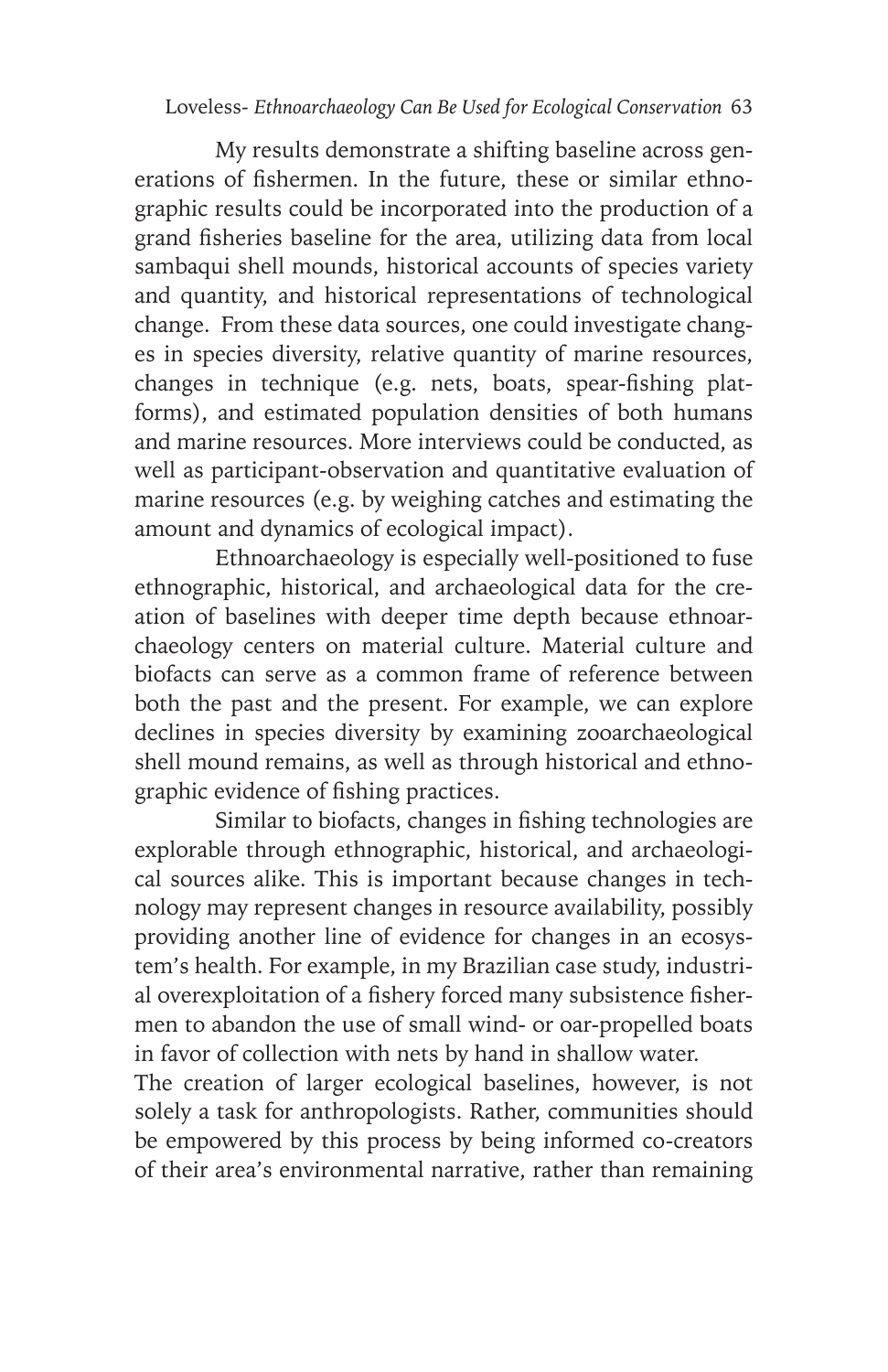ignorant of a process secreted away within academic spheres. While parenting and oral history already communicate within and across generations, creating longer baselines through applied anthropology can further empower the communication of ecological information from beyond the limits of individual lifetimes.

# **References**

- Abou-Seedo, F. and S. Dadzie. 2004. "Reproductive cycle in the male and female grey mullet, Liza klunzingeri in the Kuwaiti waters of the Arabian Gulf." Cybium 28 (2): 97-104.
- Bender, M. G., S. R. Floeter, and N. Hanazaki. 2013. "Do traditional fishers recognise reef fish species declines? Shifting environmental baselines in Eastern Brazil." Fisheries Management and Ecology 20 (1): 58-67.
- Carder, N., and J.G. Crock. 2012. "A pre-Columbian fisheries baseline from the Caribbean." Journal of Archaeological Science 39 (10): 3115-3124.
- David, N. and C. Kramer. 2001. Ethnoarchaeology in action. New York: Cambridge University Press.
- Maschner H.D.G., K.L. Reedy-Maschner, M.W. Betts, and A.W. Trites. 2008. "A 4500-year time series of Pacific cod (Gadus macrocephalus) size and abundance: Archaeology, oceanic regime shifts, and sustainable fisheries." Fishery Bulletin 106 (4): 386-394.
- Papworth, S.K., J. Rist, L. Coad, and E.J. Milner-Gulland. 2009. "Evidence for shifting baseline syndrome in conservation." Conservation Letters 2 (2): 93-100.
- Pitcher, T. J., and D. Pauly. 1998. "Rebuilding ecosystems, not sustainability, as the proper goal of fishery management." Fish and Fisheries Series 23: 311-330.